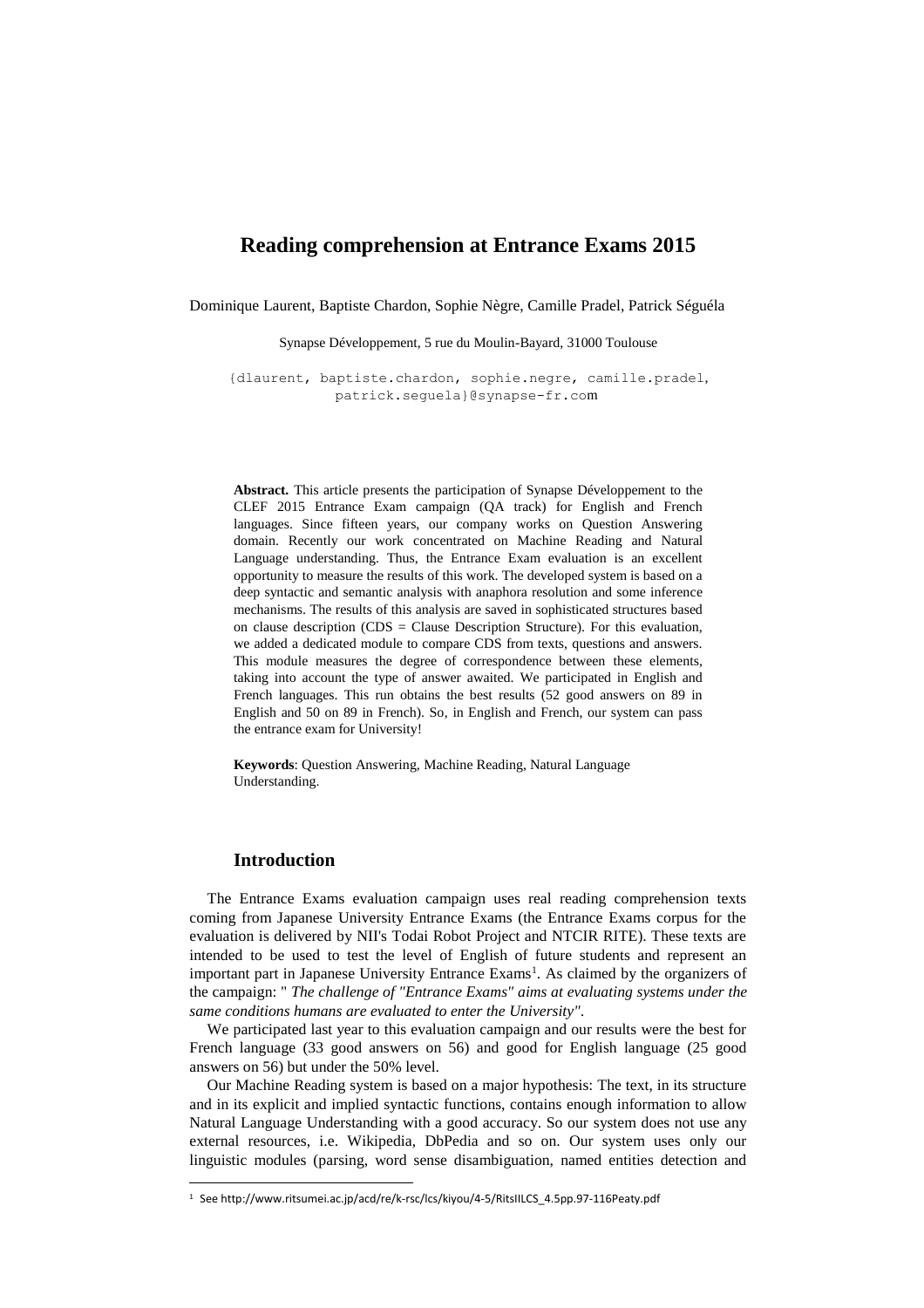resolution, anaphora resolution) and our linguistic resources (grammatical and semantic information on more than 300,000 words and phrases, global taxonomy on all these words, thesaurus, families of words, converse relation, and so on). These software modules and linguistic resources are the results of more than twenty years of development and are evaluated as the state of art for French and English.

Our Machine Reading system and the Multiple-Choice Question-Answering system needed for Entrance Exams use a database built with the results of our analysis that results in a set of Clause Description Structures (CDS) to be described in the second chapter of this article. The Entrance Exams corpus was composed this year of 19 texts with a total of 89 questions. Knowing that for each question 4 answers are proposed, the total number of choices/options was 396. Organizers of the evaluation campaign allow the systems to leave some questions unanswered if theses systems are not confident in the correctness of the answer. We did not use this opportunity but we will give in chapter 3 some results when leaving unanswered questions where the probability of the best answer is too low or lower than double of the probability of the second answer.

#### **Machine Reading System architecture**

For Entrance Exams, similar treatments are made for texts, questions and answers but the results of these treatments are saved in three different databases, allowing the final module to compare the Clause Description Structures (CDS) from text and answers to measure the probability of correspondence between CDS from text and CDS from answers. Figure 1 shows the global architecture of our system.



Figure 1. Description of the system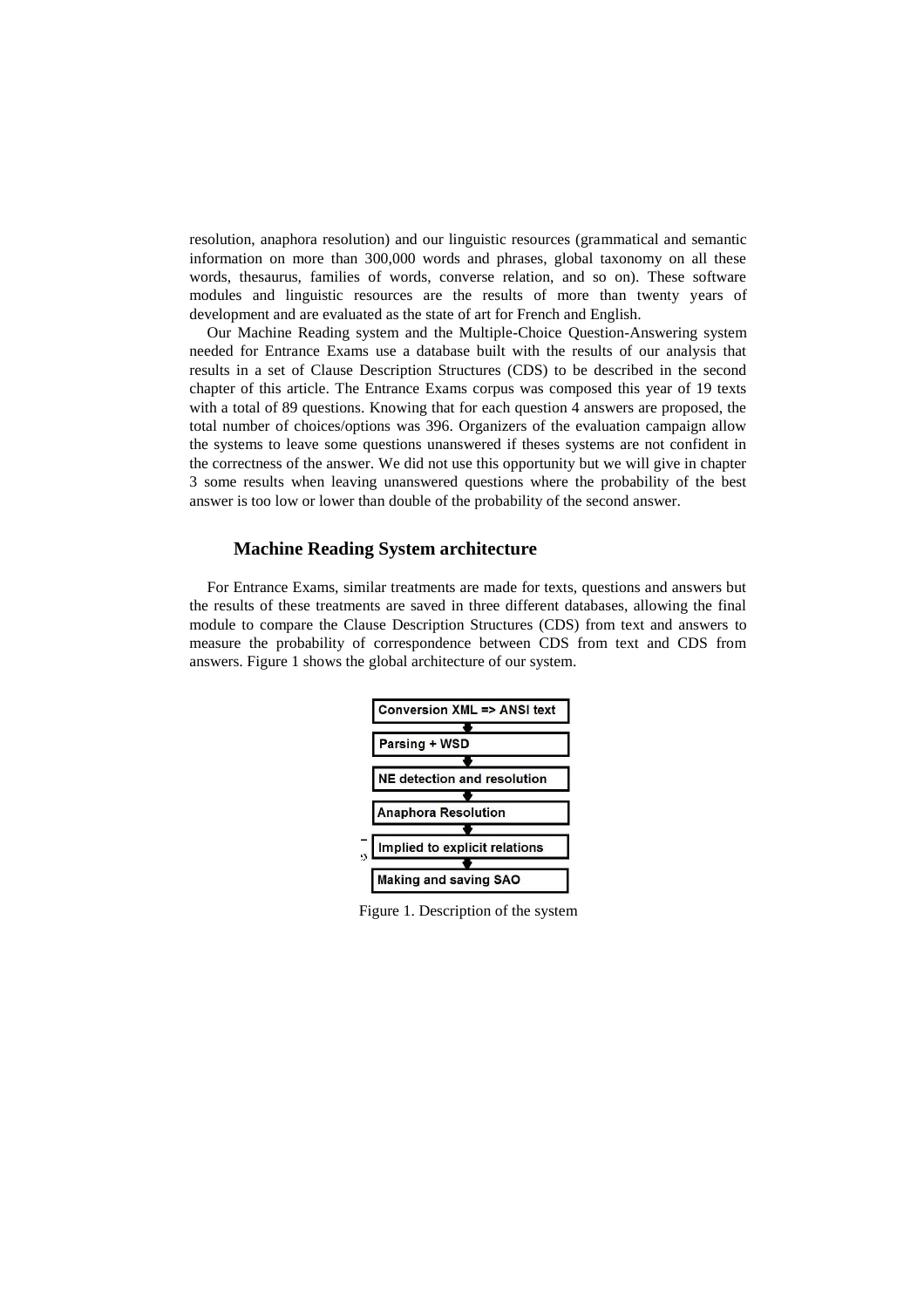### **2.1 Conversion from XML into text format**

The XML format allows our system to distinguish text, questions and answers. So the first operation is to extract text, then each question and the corresponding answers in text format.

#### **2.2 Parsing, Word Sense Disambiguation, Named Entities detection**

We use our internal parser which begins by a lexical disambiguation (is it a verb? a noun? a preposition? and so on) and a lemmatization. Then the parser splits the different clauses, groups the phrases, sets the part of speech and searches all grammatical functions (subject, verb, object, direct or indirect, other complements).

Then, for all polysemous words, a Word Sense Disambiguation module detects the sense of the word. For English, this detection is successful in 85 % of word senses, but for French, with a higher number of polysemous words and a higher number of senses for each word, the rate of success is about 87%). The senses disambiguated are directly linked in our internal taxonomy.

A named entity detector groups the named entities. The Named Entities detected are: names of persons, organizations and locations, but also functions (director, student, etc.), time (relative or absolute), numbers, etc. These entities are linked between them when they refer to the same entity (for example "Dominique Strauss-Kahn" or "DSK", "Toulouse" or "la Ville rose", etc). This module is not very useful for this Entrance Exams campaign except for time entities.

#### **2.3 Anaphora resolution**

We consider as anaphora all the personal pronouns  $(I, me, he, him, she, her, it, we, us,$ you, they, myself, yourself, himself, herself, itself, ourselves, yourselves, themselves), all demonstrative pronouns and adjectives (this, that, these, those), all possessive pronouns and adjectives (my, mine, his, her, its, our, ours, your, yours, their, theirs) and, of course, the relative pronouns (who, whom, whose, which, what, that) and the pronouns "one" and "ones").

During the parsing, the system builds a table with all possible referents for anaphora (proper nouns, common nouns, phrases, clauses, citations) with a lot of grammatical and semantic information (gender, number, type of named entity, category in the taxonomy, sentence where the referent is located, number of references for this referent, etc.) and, after the syntactic parsing and the word sense disambiguation, we resolve the different anaphora in the sentence by comparison with our table of referents. Our results at this step are good, equivalent or best than the state of the art. Depending of the type of pronouns and depending of the language, the rate of success of our anaphora solver is between 62 and 93%. Fortunately, for anaphora in answers, the rate of resolution has been 100% this year for English and French, due to the relative small number of referents for each anaphora.

#### **2.4 Implied to explicit relations**

When there are coordinate subjects or objects (for example "Dad and Mom"), our system keeps the trace of this coordination. For example with the coordination " Dad and Mom " the system will save three different CDS, one with the coordinate subject and two for each term of the subject. The aim of this division is to find possible answers with only one term of the coordination. But, beyond this very simple decomposition, our analyzer operates more complex operations. For example, in the sentence *" Sarah Watson was a well-known doctor who often traveled about to treat patients* ", extracted from third text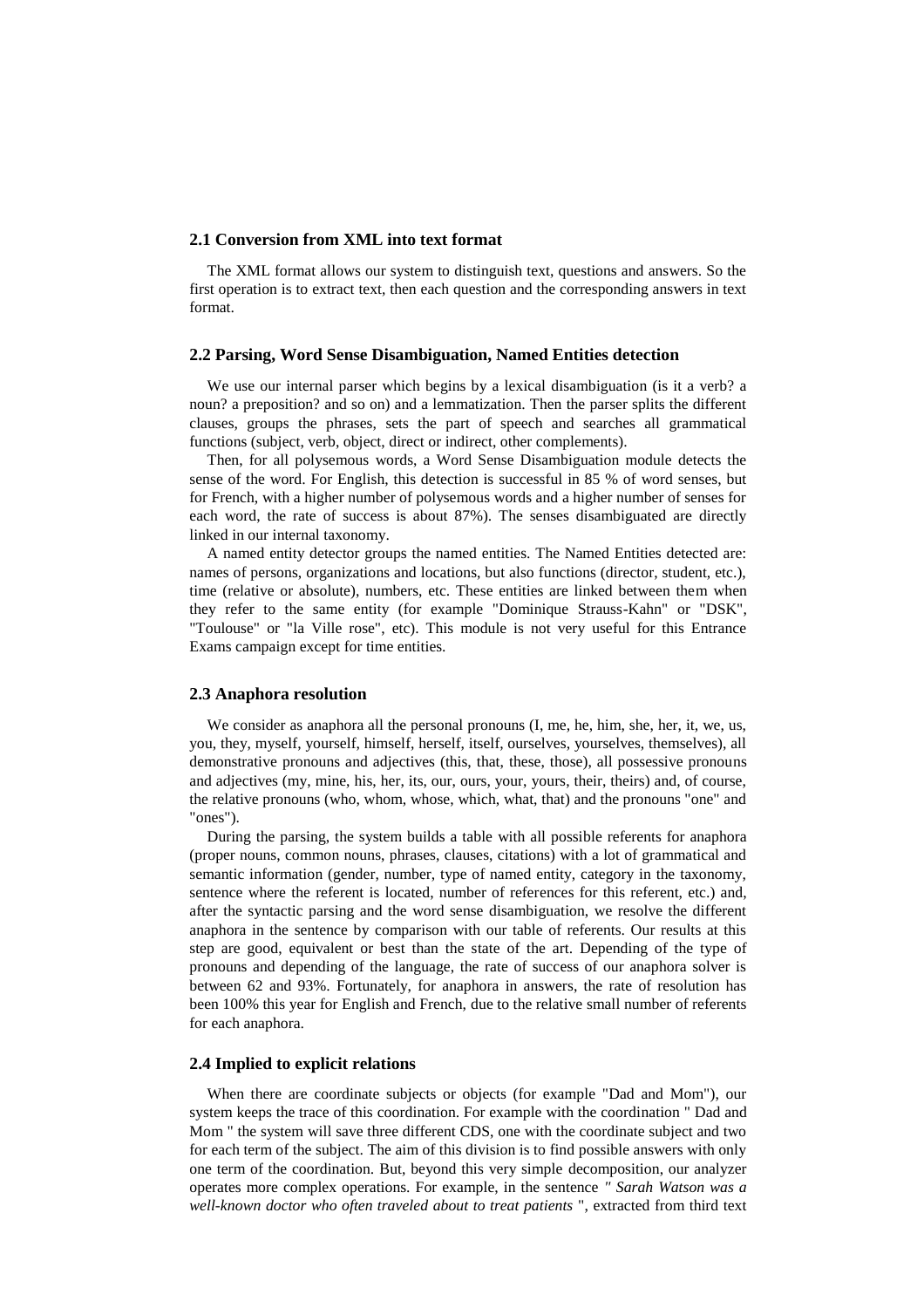of this evaluation, our system creates four different CDs (see 2.5) using conversity and adding implied information. This mechanism exists also for the CDS structures as described in the next paragraph.

#### **2.5 Making and saving CDS**

We describe in this Section the main features of CDS structures. First we consider the attribute as an object (that could be discussed, but it allows one model of structure only). The main components of the structure are descriptions of a clause, normally compound of a subject, a verb and an object or attribute. Of course the structure allows many other components, for example indirect object, temporal context, spatial context... Each component is a sub-structure with the complete words, the lemma, the possible complements, the preposition if any, the attributes (adjectives) and so on.

For verbs, if there is some modal verb, only the last verb is considered but the modality relation is kept in the structure. Of course negation or semi-negation (forget to) are also attributes of the verb in the structure. If a passive form is encountered, the real subject becomes the subject of the CDS and the grammatical subject becomes the object. When the system encountered possessive adjective, a specific CDS is created with a link of possession. For example, in the sentence " *Sarah Watson was a well-known doctor who often traveled about to treat patients.*" (first sentence of text 17), the system will create four different CDs, the first one with "Sarah Watson" as subject, "be" as verb and "well-known doctor' on object. The second one with "Sarah Watson" as subject, "travel" as verb, "treat patients" as indirect object. The third one with "Sarah Watson" as subject, "treat" as verb, "patients" as objets and a fourth one with "doctor" as subject, "treat" as verb and "patients" as object. In fact, these relations are not very useful to find answers in this text, because the questions on this text are not medical, but it's useful at least for identify the equivalence between "Sarah Watson" and "Dr Watson" in the questions, because we have the attribute CD (Sarah Watson  $=$  doctor) and, of course, we have the equivalency Dr=doctor in our linguistic resources.

New CDS are also created when there is a converse relation. For example, in the question "*Why did the father advise his son to get a suitcase*?" (text 7), all the text is about the relation between the father (the author of the text, "I" in the text 7) and his son (the subject), so the conversity is essential to resolve anaphora and answer questions. The system manages 347 different converse relations, for example the classical "sell" and "buy", or "husband" and "wife", or "manager" and "employee", but also geographic terms (south/north, under/above...) and time terms (before/after, precedent/next...). For all these links, two CDS are created.

Links between CDS are also saved. Other relations like "cause", "judgment", "opinion" and so on are also saved and are important when the system matches the CDS of the text and the CDS of the possible answers. At the end, after all these extensions, we can consider that a real semantic role labeling is performed. This year, we spent some time to improve management of time between the sentences but this work didn't allow to really improve performance. Looking to the sentences of text 8, "*At this moment in history, science seems likely to alter our society as never before. At the same time, the power of technology has become enormous*", the system is able to identify that the time in the second sentence is the same than in the first sentence but is unable to detect the time in the first sentence, detecting only a date (hopefully not a duration), but without precision on this date (in fact here, today, actually). But in French, the system detects this date because, in place of "*At this moment in history*", the translation in French is "*Actuellement*"!

Finally the system saves also "referents", which are proper and common nouns found in the sentences, after anaphora resolution. These referents are especially useful when the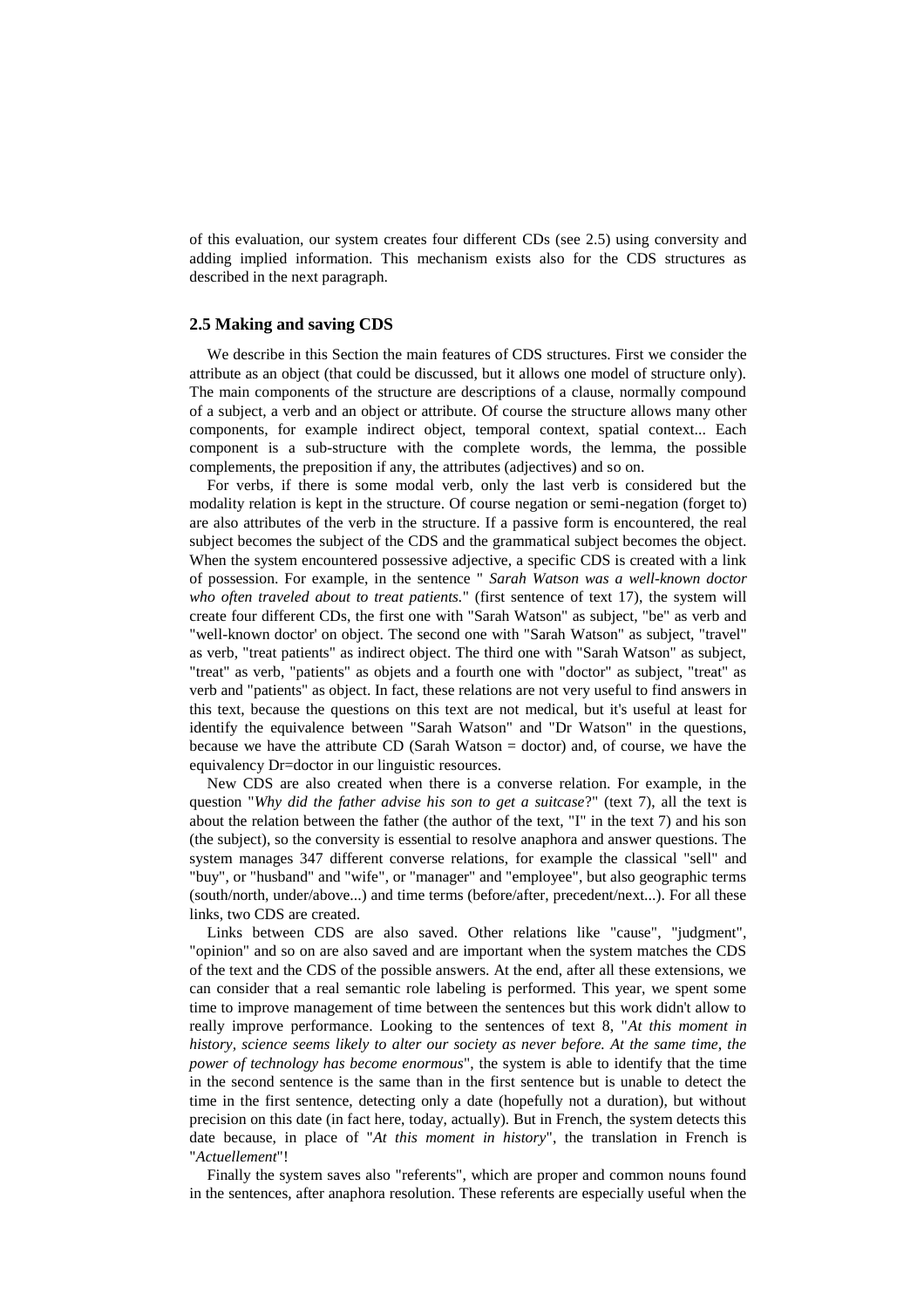system do not find any correspondence between CDS, knowing that the frequencies in text and in usual vocabulary are arguments of the referent structures.

A specific difficulty of Entrance Exams corpus is that it is frequently spoken language with dialogs like in novels, and the number of characters is often superior to 1 or 2. For example, in the text 5, there are at least 5 essential characters : Johnny, his mother, his father, his teacher and George, which is an imaginary character !

#### **2.6 Comparing CDS and Referents**

This part of our system has been partially developed for Entrance Exams evaluation last year and this year, due to the specificity of this evaluation, specially the triple structure text/questions/answers. Once each text is analyzed, each question is analyzed, then the four possible answers are analyzed. The questions have generally no anaphora or these anaphors refer to words in the question, but the system needs to consider that "the author" (or, sometimes, "the writer") is "I" in the text. Anaphora in questions are very common and the referents are in the answer (rarely) or in the question (more commonly). For example, in the question " *Why was the family so excited about the son's trip long before it began?*", the pronoun "*it*" refers to "*trip*", and in the associated question *Because the family considered him much too young to travel by himself.*", the pronouns "*him*" and "*himself*" refer to the son. The resolution of these anaphora is easy because the number of possible referents is low (*family, son* and *trip*), so with gender and semantic constraints, "him" can only be "*son*".

When the question is analyzed, besides the CDS structures, the system extracts the type of the question like in our Question Answering system. In Entrance Exams, these types are always non-factual types like cause ("*Why was the family so excited about the son's trip long before it began*?"), sentiment ("*What do many Japanese think of butterflies today?*"), aim ("*Why did the writer feel restless at the P.T.A. meeting?*"), signification ("*What does "youth travels light" in the last paragraph mean?*"), event ("*What happened on the yacht before the writer visited?*") and so on. Frequently, parts of the question need to be integrated into the answers. In the first sentence of text 6, for example (" *Due to the leisure brought about by technology, many people* "), the nominal group " *many people* " needs to be added at the beginning of the answers. In this case, first answer *" are puzzled by what to do with their working hours* " will become " *many people are puzzled by what to do with their working hours "*.

Once the CDS and the type are extracted of the question, referents and temporal and spatial contexts (if they can be extracted from the question) are used to define the part of the text where elements of the answer are the most probable. For example, in the text 5 the questions 3 and 4 refer to " *the P.T.A. meeting "*, this part of speech appears only in the second half of the text, so the target of the answers is the second half, not the first one, i.e. CDS of the second half will weight more than CDS from the first half and CDS with "P.TA meeting" or only "P.T.A." will weight more.

In a first time, the system eliminates answers where there is no correspondence between CDS, referents and type of question/answer. There are few cases, only 22 on 356 answers in English and 19 in French. More generally, it seems that the method consisting in reducing the choices between answers by elimination of inadequate answers is extremely difficult to implement. Because, probably, answers are made to test the comprehension of the texts by humans and, frequently, the answer which seems to be the best choice (i.e. which integrates the bigger number of words from the text) is not the good one... and, reciprocally, the answer which seems the most distant is frequently the good one!

For the answers, two tasks are very important: adding eventually part of the question (described above) and resolution of anaphora. Hopefully the resolution of anaphora is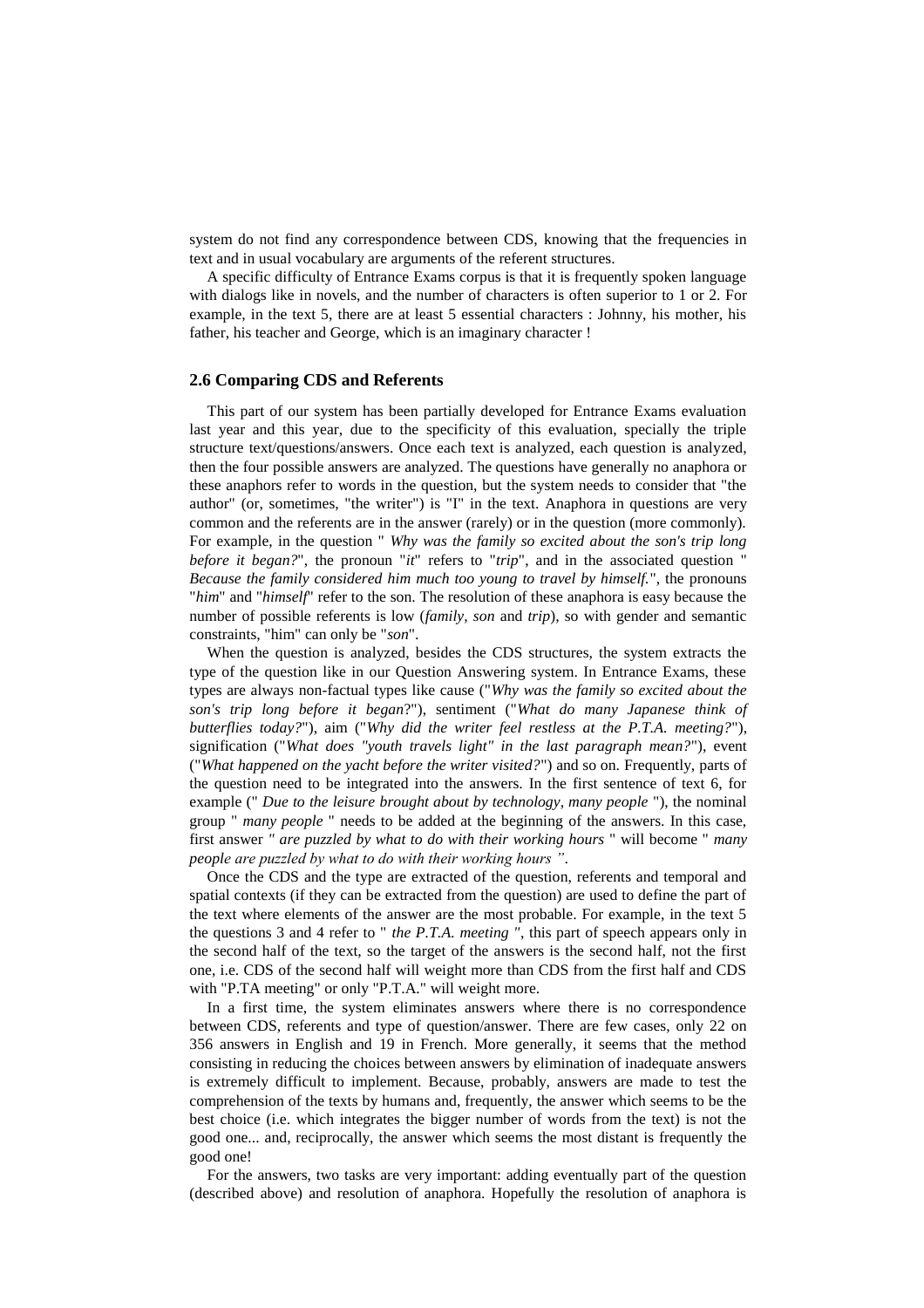easiest on question and answers than in the text. The number of possible referents is reduced and, testing on the evaluation run, we found that the system made no error in French and no in English also.

To compare CDS of answers and CDS of text, we compared each CDS of text to each CDS of each answer, taking into account a coefficient of proximity of the target and the number of common elements. Subject and verb have bigger weight than object, direct or indirect, which have bigger weight than temporal and spatial context. If the system finds two elements in common, the total is multiplied by 4, if three elements are in common the total is multiplied by 16, etc. The system also increases the total when there is a correspondence with the type of the question. If only one element or no element is common to the CDS, the system takes into account the categories of our ontology, increasing the total if there is a correspondence. The total is slightly increasing if there are common referents. The total is cumulative with all the CDS of the text and finally divided by the number of CDS in the answer (often one, no more than three in the evaluation corpus).

At the end, we have, for each answer, a coefficient which ranges from 0 to 32792 (in the evaluation test, because there is no upper limit). The answer with the biggest coefficient is considered as the correct answer.

#### **Results**

Our system answered correctly to 52 questions out of 89 in English ( $c@1 = 0.58$ ) and 50 questions out of 89 in French (c@1 = 0,56). The  $\chi^2$  is 33.17 in English (i.e. a probability of 0,0001 % that these results were obtained randomly) and 28,59 in French. Knowing that, randomly, a system will obtain an average 25% of good answers, in this case 22 good answers. Thus, we outperform random from 30 good answers in English and 28 in French. even if we obtain the best results in this evaluation, we don't consider these results as very good, because, excluding random, our system finds 30 good answers and do not find 37 in English, and find 28 good answers for 39 bad answers. So, for more than half of the questions, our system is unable to detect the good answer.

Considering the results files, we tested different hypothesis (see Figure 2, Results with different filters for answers). In a first hypothesis, we kept only answers where the probability of the best answer is superior or equal to 1000. In this case, we have 32 good answers on 51 questions in English. Even if the percentage of success is 63%, in fact the  $c@1$  is equal to 0,51, which is lower than the result on 89 questions. If we keep only the questions where the probability of the best answer is superior or equal to 500, we obtain 42 good answers on 68. In this case, results are not better: the percentage of success is 62% but the c@1 is equal to 0,58, equivalent to our result of 0,58 on the total of questions. Finally we kept only the answers where the probability of the best answer is almost twice the probability of the second best answer. In this case, we obtained 22 good answers on 31, which is a good result with 71% of successful answers but a c@1is equal to 0.41 because the system answers only third of the questions!

|         |                       | Results | % successful | c@1  |
|---------|-----------------------|---------|--------------|------|
| English | evaluation run        | 52/89   | 58 %         | 0.58 |
|         | probability $>= 1000$ | 32/51   | 63 %         | 0.51 |
|         | probability $>=$ 500  | 42/68   | 62 %         | 0.58 |
|         | best $>=$ double 2nd  | 22/31   | 71 %         | 0.41 |
| French  | evaluation run        | 50/89   | 56 %         |      |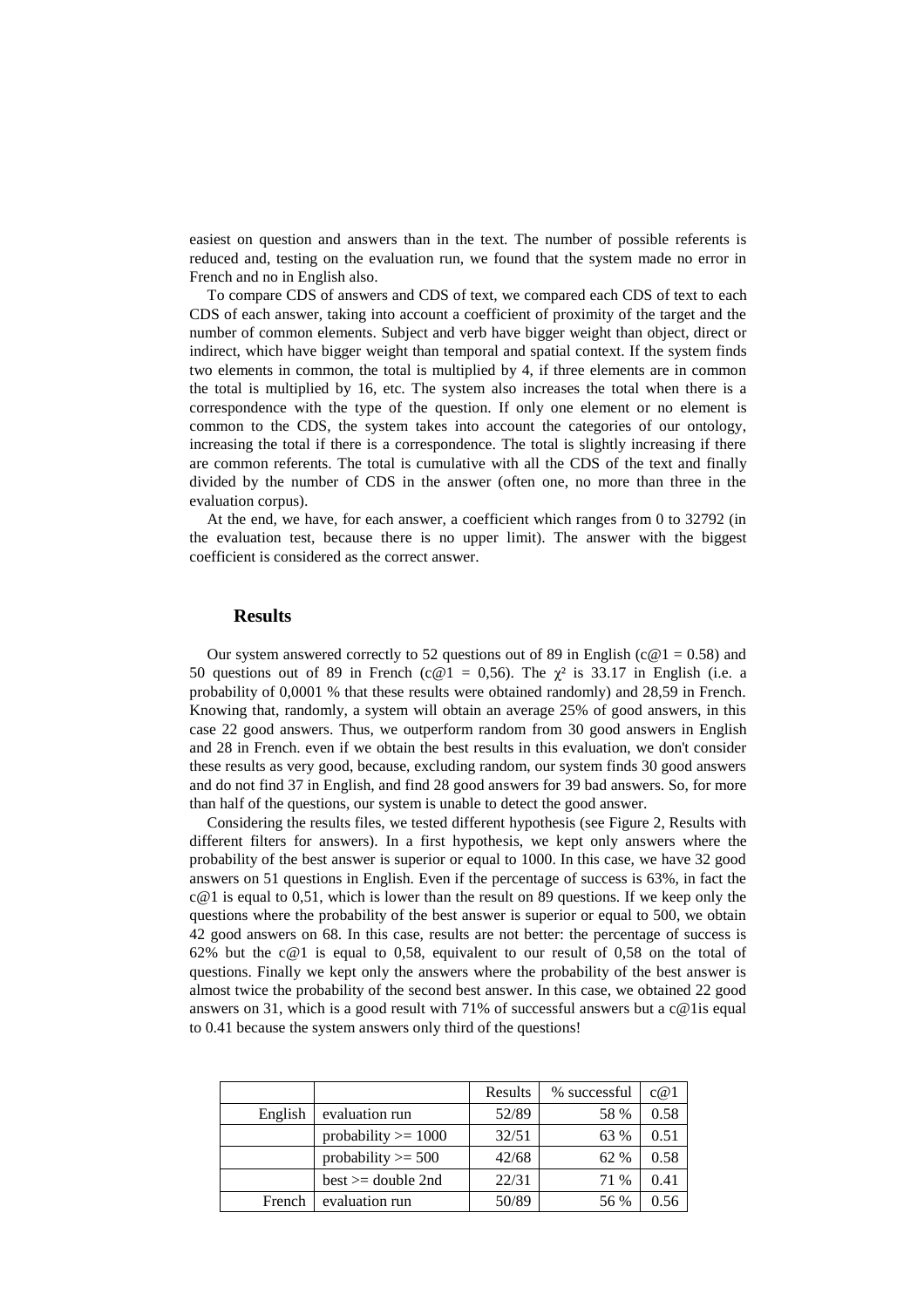| probability $\geq 1000$ | 27/41 | 66 % | 0.47 |
|-------------------------|-------|------|------|
| probability $\geq 500$  | 36/59 | 61 % | 0.54 |
| $best \ge = double 2nd$ | 21/30 | 70 % | 0.39 |

Figure 2. Results with different filters for answers.

Finally, keeping all the questions and all the answers was the best strategy and our system passes the Entrance Exams for the Japanese University in both languages! If we closely look at the results on a text by text basis , 17/19 are superior or equal to 50% in English and 16/19 in French. For English, the system finds all the answers for text 14 but finds only 1 answer on text 1 (25%) and 2 answers on text 11 (33%). For French, the system finds all the answers for the text 16 but finds only 1 answer for text 1 (25%) and for text 12 (25%) and 2 out of five for text 19 (40%).

If our system obtains a score sufficient to pass the Entrance Exam, there is an area where the computer is clearly superior to the human: speed. The French run is executed in 4,8 seconds, which means a speed of about 2500 words by second and the English one in 3.9 seconds (about 3000 words by second). Because we did not try to optimize the code, this speed could be better (the speed of our parser is more than 10 000 words by second), specially if we rewrite the comparison between CDS of text and CDS of answers.

### **Analysis of results**

Strangely, this year, like in 2014 and 2013, there were 5 participants, resulting in 19 runs this year, versus 29 runs in 2014 and 10 runs in 2013. In 2013, on these 10 runs, 3 obtain results superior to random and 7 inferior or equal to random. In 2014, out of 29 runs, 14 obtain results superior to random and 15 inferior or equal to random. This year, 16 runs obtain results superior to random and only 3 inferior to random. Comparing our results from last year, we think that the difficulty of the test is similar to the difficulty of last year, so we can notice a significant improvement of the global results this year.

Anyway the difficulty of the task is considerable. These tests have been written by humans to evaluate the reading comprehension of humans. So, for example, the answer which seems the best, i.e. which includes the higher number of words from the text, is generally a bad answer. And even if we obtained the best results, we have seen that, excluding random, our system fails more often than he successes !

To demonstrate that with our run, we will take two examples, the first one is very basic, the second one is more complex. As you can imagine, our system finds the good answer in the first case in English and French, not in the second case. The easiest question/answer is the first question of the first text:

- *The woman telling the story*
- 1 *always went shopping with her family on Fridays.*
- 2 *had been very busy and needed some time to recover.*
- 3 *wanted a newspaper and some chocolate to take home to her family.*

*4. bought a newspaper and some chocolate so that she could keep a place at the table.* 

The reference part of text is :

"*Last Friday, after doing all the family shopping in town, I wanted a rest before catching the train, so I bought a newspaper and some chocolate and went into the station coffee shop -that cheap, self-service place with long tables to sit at. I put my heavy bag down on the floor, put the newspaper and chocolate on the table to keep a place..."*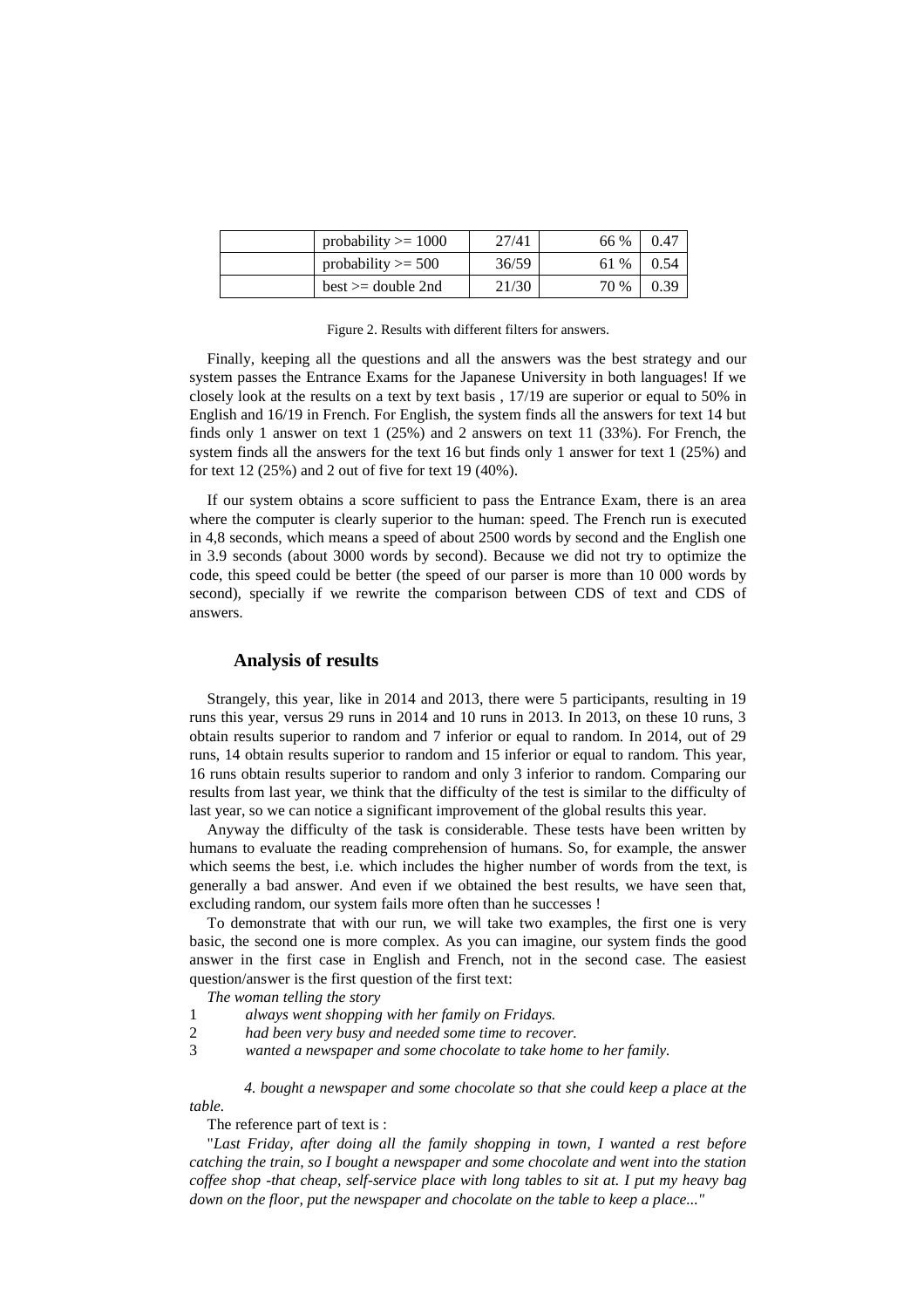The main difficulty for this question is the formulation of the question "the woman telling the story". Our system is unable to identify this part of speech with the author of the text (I in the text). Fortunately the text has only two characters : a woman (identified by "my husband") and a young man. Probably the results were different if the two characters were women ! The probabilities of the answers are, in English, 678 for answer 1 (due to 2 CDs and 3 referents : shopping, family, Friday), 84 for answer 2 (only one CD and one referent : rest, synonym of "recover"), 1239 for answer 3 (two CDs and three referents : newspaper, chocolate, family), 2804 for answer 4 (three CDs and six referents : buy, newspaper, chocolate, keep, place, table). Even if we didn't take into account CDs and having a very simple approach like "bag of words", the answer 4 is the more probable. And our system works fine, In English like in French, for similar simple questions !

The second example is considerably more complex and our system didn't find the good answer. It considers the first question for the text 13:

- *What had Mark Wellman long desired to do?*
- 1 *To accomplish one of the most difficult rock climbs in the world.*
- 2 *To be the first to conquer El Capitan.*
- 3 *To climb the highest mountain in California.*
- 4 *To help his friend Peter climb El Capitan.*

The reference text is :

*Peter Corbett helped Mark Wellman out of his wheelchair and onto the ground. They stood before El Capitan, a huge mass of rock almost three-quarters of a mile high in California's beautiful Yosemite Valley. It had been Mark's dream to climb El Capitan for as long as he could remember. But how could a person without the use of his legs hope to try to climb the highest vertical cliff on earth?* 

The good answer is 1 and the system in English returns 4 and in French returns 3.Why ? The first problem comes from the type of the question. If, in French, the system identifies the question as "aim", in English the type of the question is identified as event... Secondly there are CDs corresponding to all the possible answers. The only one which can be excluded is the answer 4 because, in the text, "Peter helps Mark" and never "Mark helps Peter" but, in English, the association of the question with answer returns "what had Mark Wellman long desired to do to help his friend Peter climb El Capitan" and the sequence "desired to do to help" is too complex for CDs, so this answer is not excluded. Notice finally that the correspondence between "*one of the most difficult rock climbs in the world"* and *" the highest vertical cliff on earth*" is not evident, even with good thesauri !

#### **Errors and translations**

Last year, our results for French were clearly better than for English. This year, the results are similar (52 good answers versus 50 good answers). Even if, since last year, we worked a lot on English, improving the linguistic resources, the parsing and several components, it seemed to us interesting to compare the answers to the questions between French and English.

The Figure 3 below lists the results compared by language: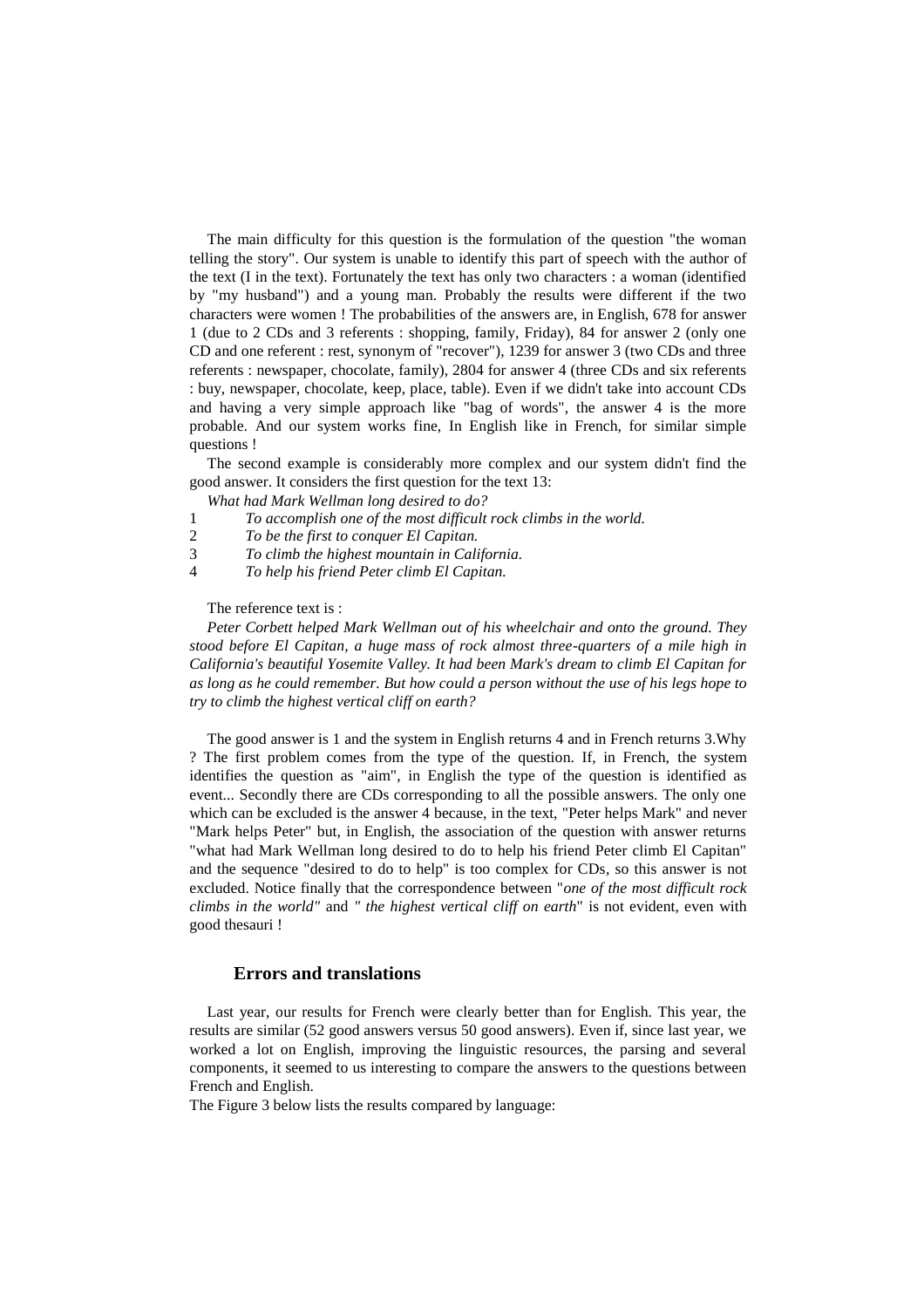|                          | Good answers |
|--------------------------|--------------|
| In English and in French |              |
| only in English          |              |
| only in French           |              |
| nor in English or French |              |

Figure 3. Good answers by language

Globally the results in English are closed to results obtained in French. That seems logical, knowing that we use similar methods and structures for the two languages. For the questions where results are different, sometimes it depends of very little differences in cumulative scores. For example, for the question 1 of text 17, the global score in English for answer 2 is 512 and the global score for answer 3 is 543. In French the global score for answer 2 is 924 and the global score for answer 3 is 810. So in English the answer is incorrect and in French it is correct. Looking into details at the scoring, we found out that the difference comes from the formulation of the answer 2 in English ("*She wanted to travel by herself*.") and the formulation in French ("*Elle voulait voyager seule.*"). In French, we have in the text "*elle serait heureuse d'y rester seule si elle le pouvait.*" and in English "s*he would be glad to be alone if she could*." The similarity in French between the word "*seule*" in the text and the question, which didn't exist in English justify the difference of scoring.

Looking at the questions where the results in English are correct and incorrect in French, we discovered that, frequently, this difference is due to the quality of the translation. For example, looking to the question 1 of text 8 ("*The advantage of using earphones on a train is that* :"), the good answer found in English is the answer 4 "*you seldom bother people around you*" and in French it's the answer 2 *("l'on peut avoir un meilleur contact avec son appareil."*). The answer 4 in French is translated as "*l'on ne dérange rarement les gens autour de soi*." which seems a good translation, but is interpreted by the semantic parser as the inverse of English, because "ne" and "rarement" are interpreted as a double negation, equivalent to "*on dérange les gens autour de soi*" in place of "*on dérange rarement les gens autour de soi*".

#### **Conclusion**

All the software modules and linguistic resources used in this evaluation exist since many years and are the property of the company Synapse Développement. The parts developed for this evaluation are the Machine Reading infrastructure, some improvements of the resolution of anaphora in English and the complete module to compare CDS from text and answers. No external resources have been used.

With 52 good answers on 89 English questions and 50 good answers for 89 French questions, the results are good. However, the limitations of the method appears clearly, knowing that random gives 25 % good answers.

**Acknowledgements**. We acknowledge the support of the CHIST-ERA project "READERS Evaluation And Development of Reading Systems" (2012-2016) funded by ANR in France (ANR-12-CHRI-0004) and realized with the collaboration of Universidad del Pais Vasco, Universidad Nacional de Educación a Distancia in Madrid, and University of Edinburgh. This work benefited from numerous exchanges and discussions with these partners led within the framework of the project.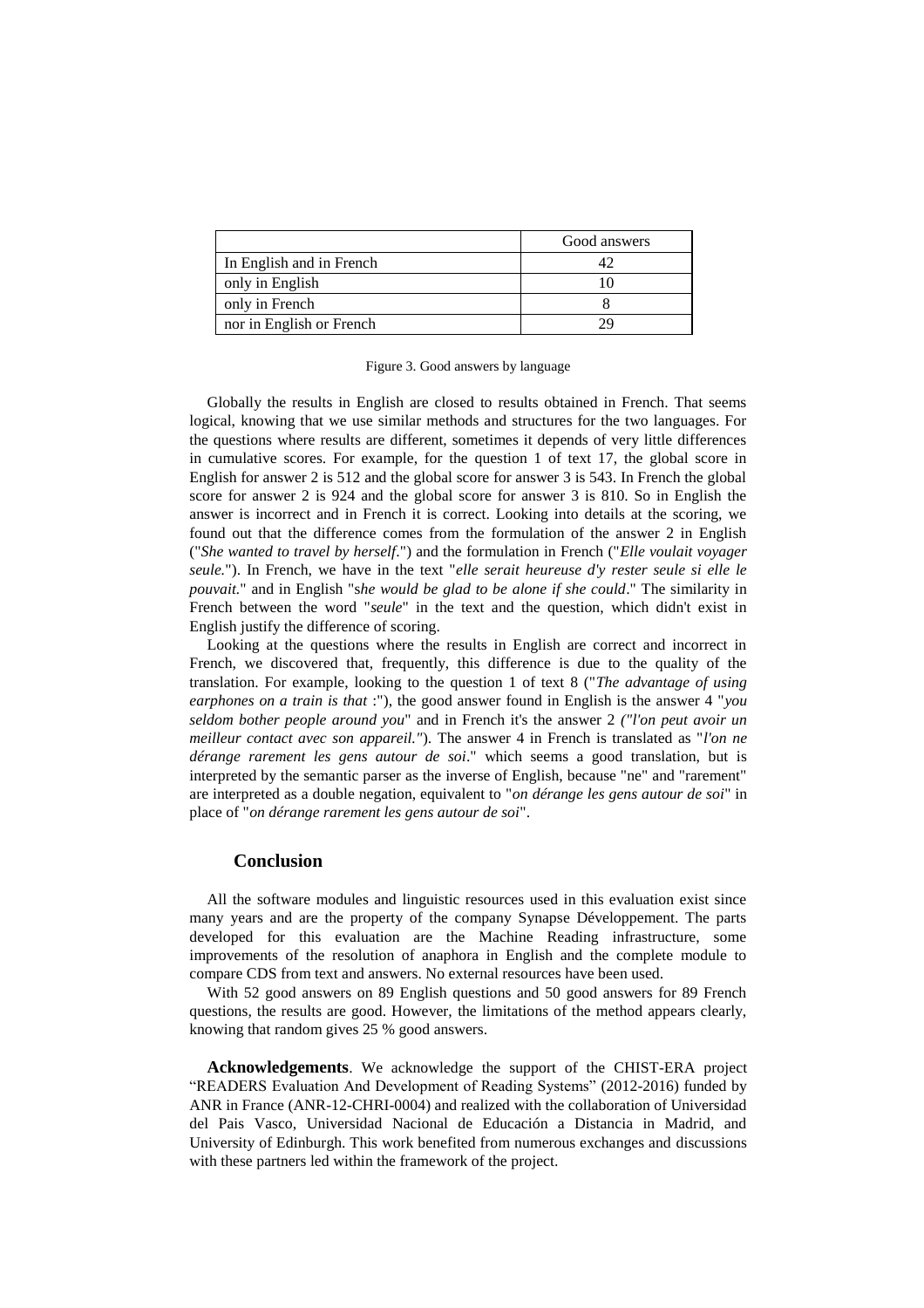### **References**

1 Arthur, P., Neubig, G., Sakti, S., Toda, T., Nakamura, S., NAIST at the CLEF 2013 QA4MRE Pilot Task. *CLEF 2013 Evaluation Labs and Workshop Online Working Notes, ISBN 978-88-904810-5-5,* ISSN 2038-4963, Valencia -Spain, 23 -26 September, 2013 (2013)

2 Banerjee, S., Bhaskar, P., Pakray, P., Bandyopadhyay, S., Gelbukh, A., Multiple Choice Question (MCQ) Answering System for Entrance Examination, Question Answering System for QA4MRE@CLEF 2013. *CLEF 2013 Evaluation Labs and Workshop Online Working Notes, ISBN 978-88-904810-5-5, ISSN 2038-4963*, Valencia -Spain, 23 -26 September, 2013 (2013)

3 Berant J., Srikumar V., Chen P-C., Vander Linden A., Harding B., Huang B., Clark P., Manning C.D., A., Modeling Biological Processes for Reading Comprehension*, EMNLP 2014.* 

4 Buck, G., Testing Listening Comprehension in Japanese University Entrance Examinations, *JALT Journal, Vol. 10, Nos. 1 & 2*, 1988 (1988)

5 Iftene, A., Moruz, A., Ignat, E.: Using Anaphora resolution in a Question Answering system for Machine Reading Evaluation. *Notebook Paper for the CLEF 2013 LABs Workshop* -QA4MRE, 23-26 September, Valencia, Spain (2013)

6 Indiana University, French Grammar and Reading Comprehension Test. *http://www.indiana.edu/~best/bweb3/french-grammar-and-reading-comprehension-test/* 

7 Kobayashi, M., An Investigation of method effects on reading comprehension test performance, *The Interface Between Interlanguage, Pragmatics and Assessment: Proceedings of the 3rd Annual JALT Pan-SIG Conference*. May 22-23, 2004. Tokyo, Japan: Tokyo Keizai University (2004)

8 Laurent, D., Séguéla, P., Nègre, S., Cross Lingual Question Answering using QRISTAL for CLEF 2005 *Working Notes, CLEF Cross-Language Evaluation Forum, 7th Workshop of the Cross-Language Evaluation Forum, CLEF 2006*, 20-22 september 2006, Alicante, Spain (2006)

9 Laurent, D., Séguéla, P., Nègre, S., Cross Lingual Question Answering using QRISTAL for CLEF 2006, Evaluation of Multilingual and Multi-Modal Information Retrieval Lecture Notes in Computer Science, *Springer, Volume 4730*, 2007, pp 339-350 (2007)

10 Laurent, D., Séguéla, P., Nègre, S., Cross Lingual Question Answering using QRISTAL for CLEF 2007, *Working Notes, CLEF Cross-Language Evaluation Forum, 7th Workshop of the Cross-Language Evaluation Forum*, CLEF 2008, Budapest, Hungary (2008)

11 Laurent, D., Chardon B., Nègre S., Séguéla, P., French run of Synapse Développement at Entrance Exams 2014, *Working Notes for CLEF 2014 Conference, CEUR Workshop Proceedings, Vol. 1180,* Sheffield, UK, September 15-18, 2014, pp. 1415-1426

12 Laurent, D., Chardon B., Nègre S., Séguéla, P., English run of Synapse Développement at Entrance Exams 2014, *Working Notes for CLEF 2014 Conference, CEUR Workshop Proceedings, Vol. 1180,* Sheffield, UK, September 15-18, 2014, pp. 1404-1414

13 Li, X., Ran, T., Nguyen, N.L.T., Miyao, Y., Aizawa, A., Question Answering System for Entrance Exams in QA4MRE. *CLEF 2013 Evaluation Labs and Workshop Online Working Notes, ISBN 978-88-904810-5-5,* ISSN 2038-4963, Valencia -Spain, 23 -26 September, 2013 (2013)

14 MacCartney, B., Natural Language Inference, PhD Thesis, Stanford University, June 2009 (2009)

15 Mulvey, B., A Myth of Influence: Japanese University Entrance Exams and